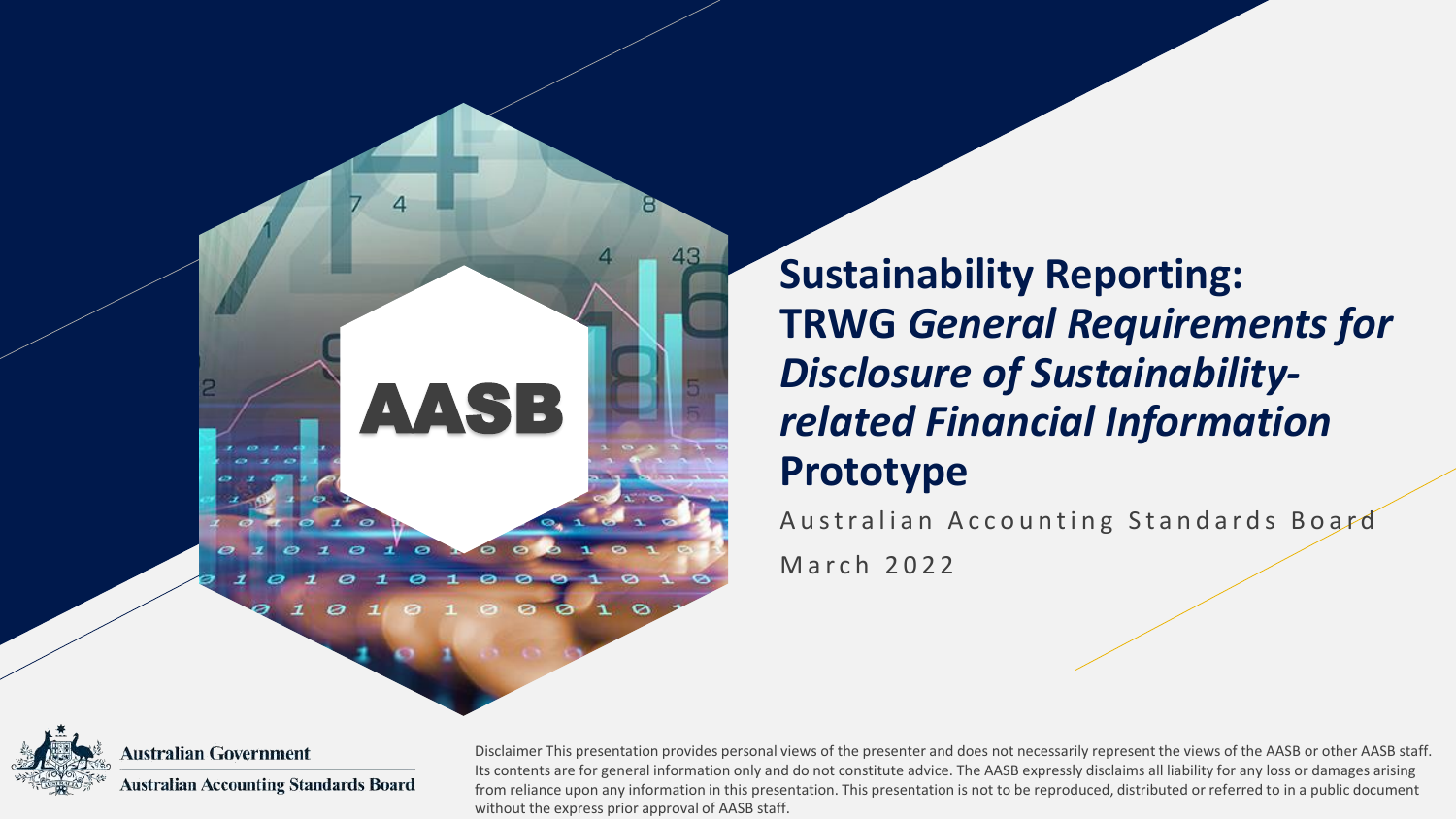# **Purpose of this session**

The purpose of this education session is to provide the Board with an overview of the IFRS Foundation Technical Readiness Working Group's (TRWG) *General Requirements for Disclosure of Sustainability-related Financial Information* Prototype standard (*General Requirements*  prototype).

| Objective and scope          | Slides 3-4  |
|------------------------------|-------------|
| Applying conceptual elements | Slides 5-6  |
| <b>General features</b>      | Slides 7-10 |



**Australian Government Australian Accounting Standards Board**  Please refer to Agenda Paper 3.4.1 *General Requirements for Disclosure of Sustainabilityrelated Financial Information* Prototype *[Supporting Material]*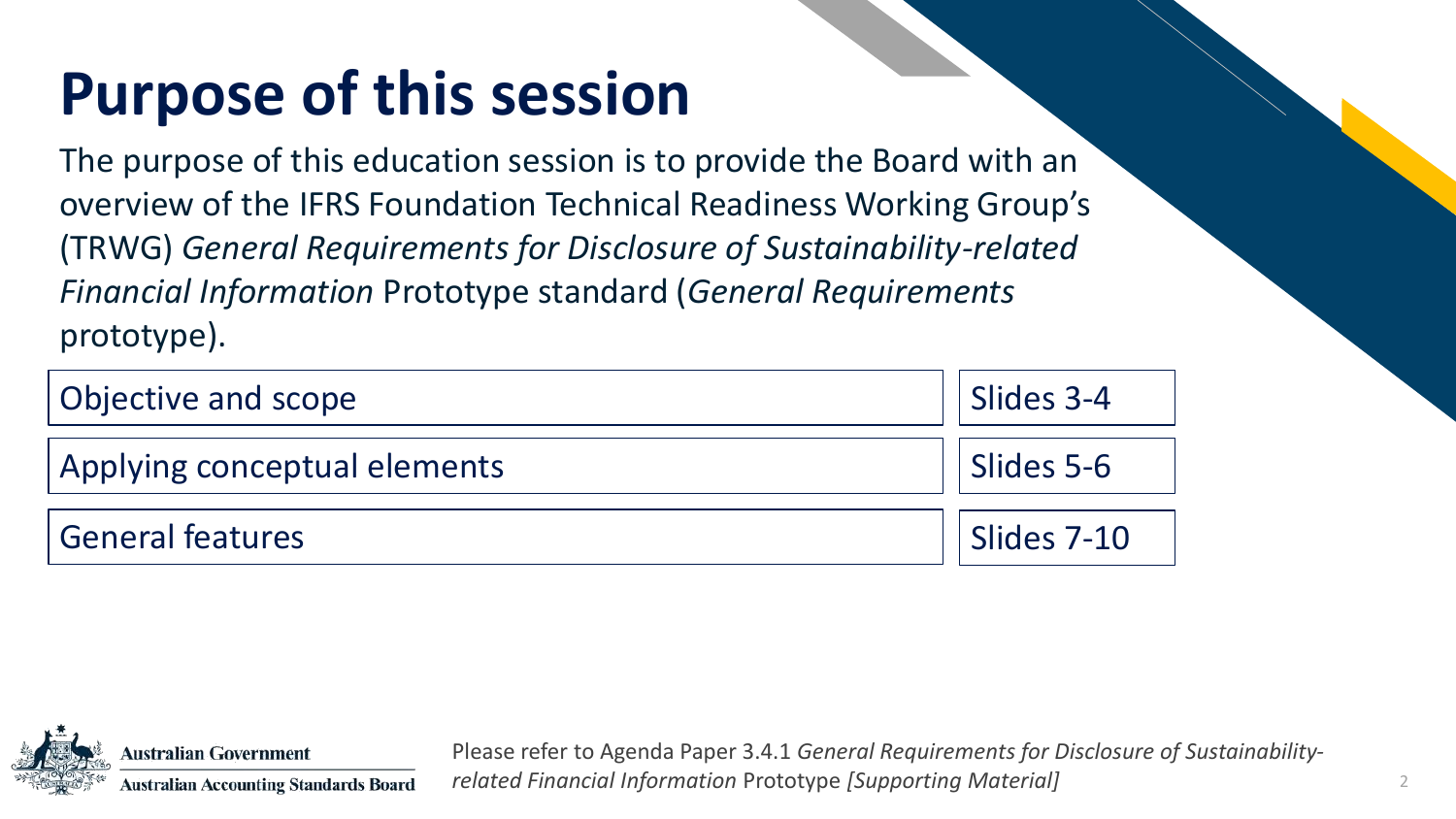## **Objective** Paragraphs 1-5 **Scope** Paragraphs 6-9



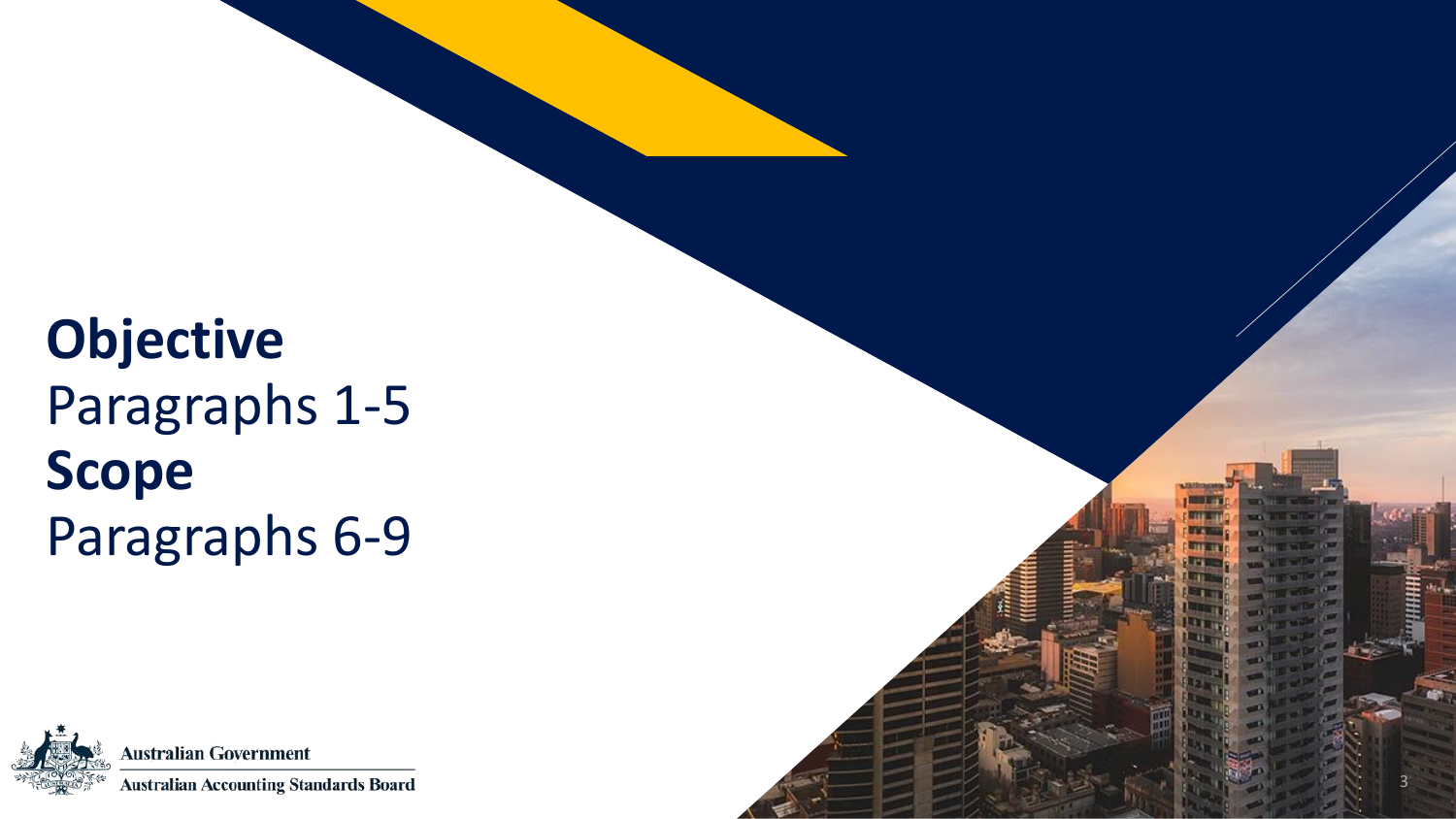# **Objective**

**Reference Extract**

#### **Enterprise value = market capitalisation of the entity + market value of the entity's net debt**

| Para. 1 | The objective of sustainability-related financial disclosures is to provide information<br>about the significant sustainability-related risks and opportunities to which the<br>reporting entity is exposed that is useful to primary users of general purpose<br>financial reporting in deciding whether to provide resources to the entity                                                                                                                                                                                                                             |
|---------|--------------------------------------------------------------------------------------------------------------------------------------------------------------------------------------------------------------------------------------------------------------------------------------------------------------------------------------------------------------------------------------------------------------------------------------------------------------------------------------------------------------------------------------------------------------------------|
|         |                                                                                                                                                                                                                                                                                                                                                                                                                                                                                                                                                                          |
| Para. 3 | An entity's general purpose financial reporting shall include a complete, neutral and<br>accurate depiction of an entity's significant sustainability risks and opportunities to<br>assist users of the general purpose financial reporting in predicting the value, timing<br>and certainty of the entity's future cash flows, over the short, medium and long<br>term and therefore inform users' assessment of enterprise value. A complete<br>depiction shall include all material information about significant sustainability-<br>related risks and opportunities. |

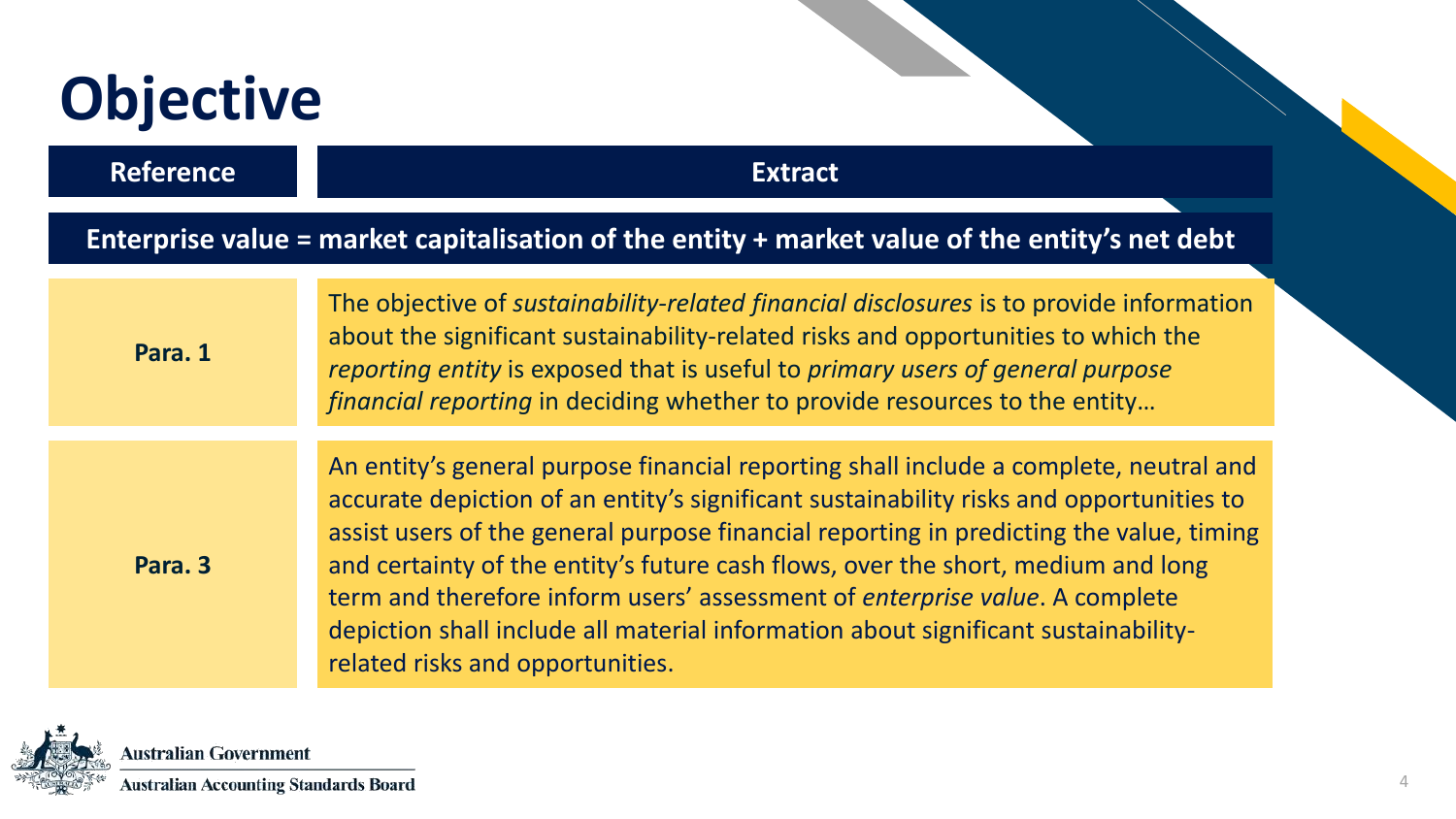### **Applying conceptual elements** Paragraphs 10-22

5

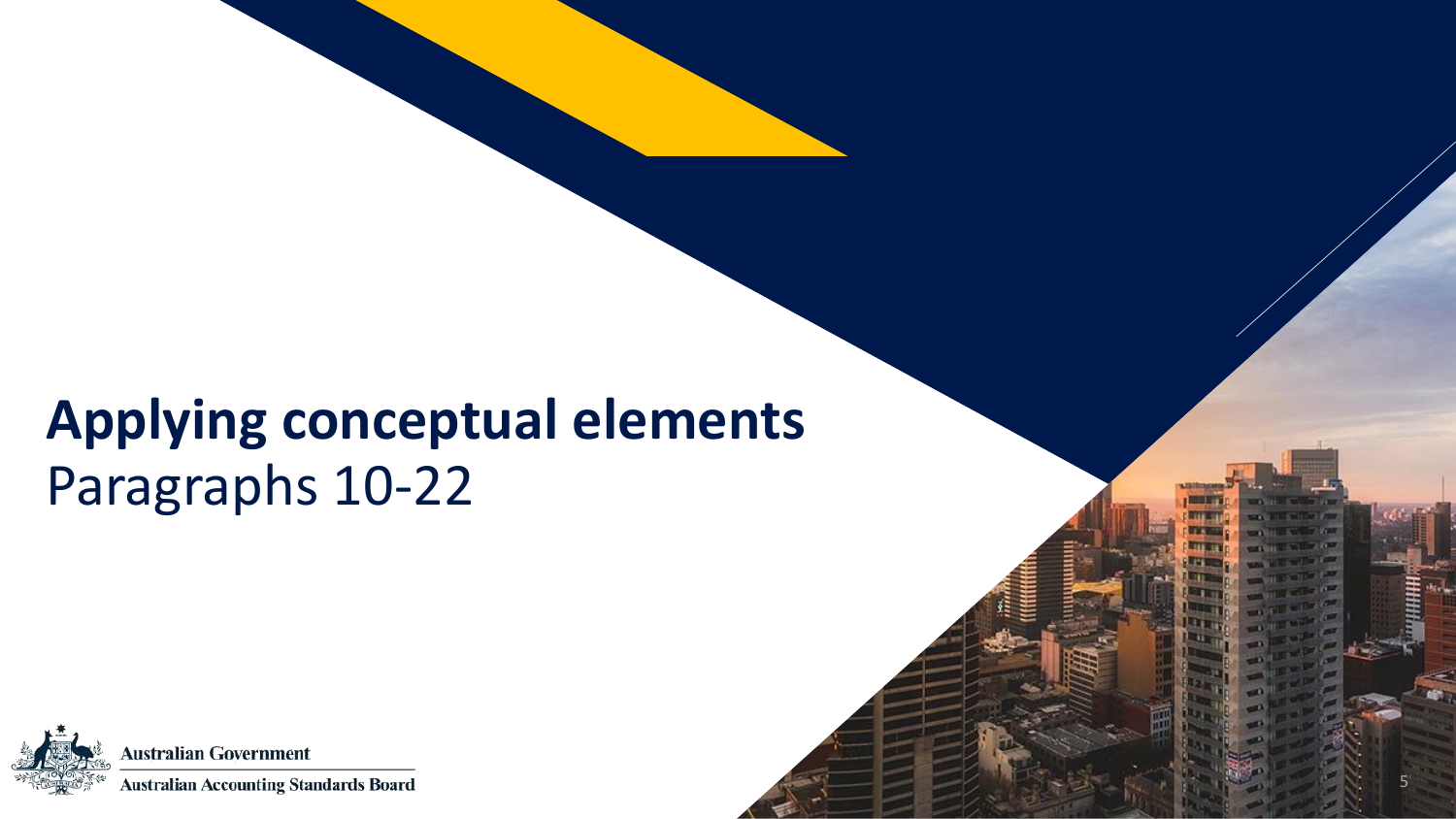# **Applying conceptual elements**

Sustainability-related financial information is material if omitting, misstating or obscuring that information could reasonably be expected to influence decisions that the primary users of general purpose financial reports make on the basis of those reports.

#### **Materiality Reporting entity's boundary**

The reporting entity's boundary for its general purpose financial reporting shall be the same for its:

(a) financial statements; and (b) sustainability-related financial disclosures. An entity shall disclose material information about significant sustainability-related risks and opportunities arising from activities, interactions and relationships with parties outside the reporting entity's boundary that affect users' assessment of enterprise value.

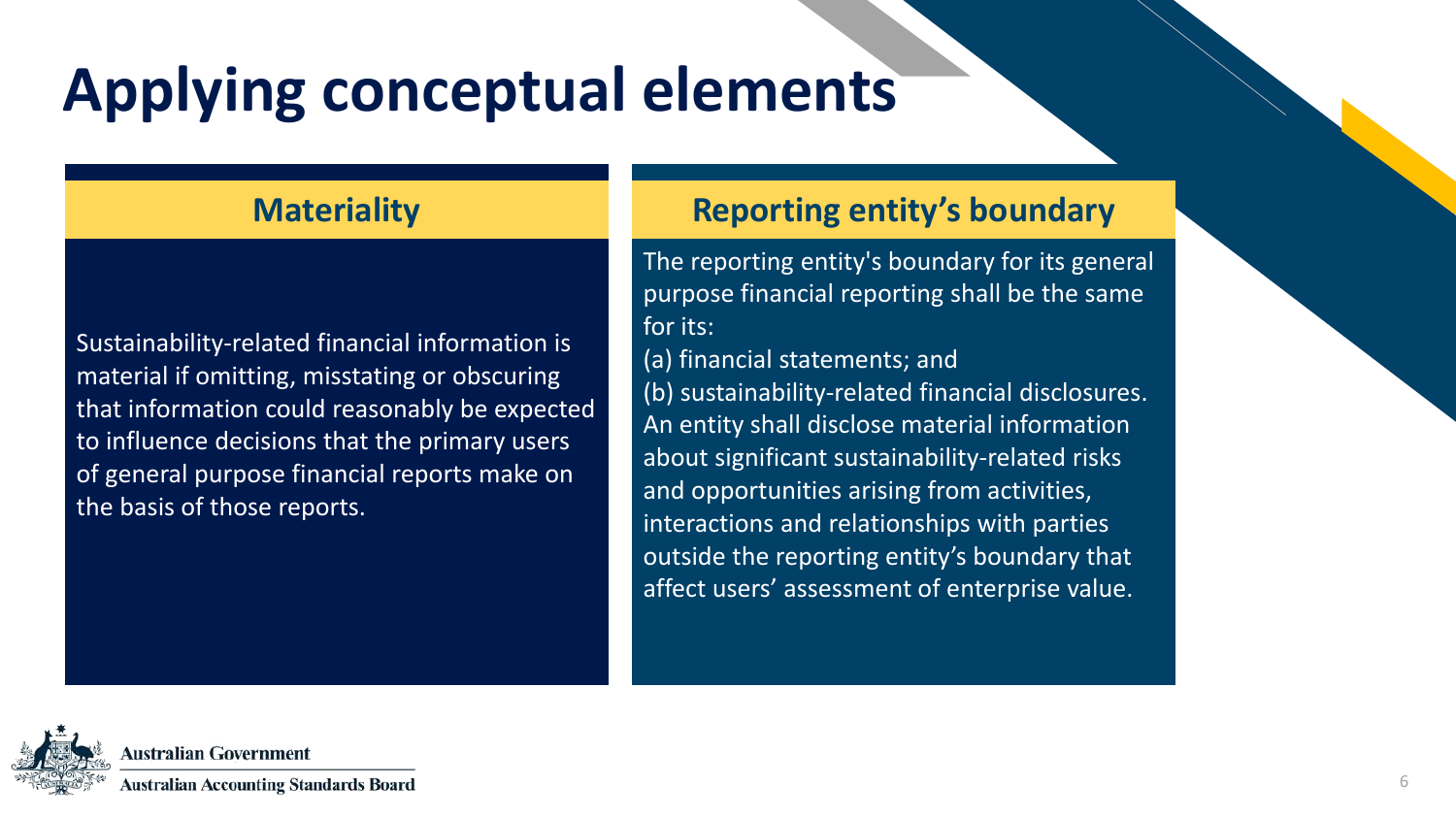## **General features** Paragraphs 23-89



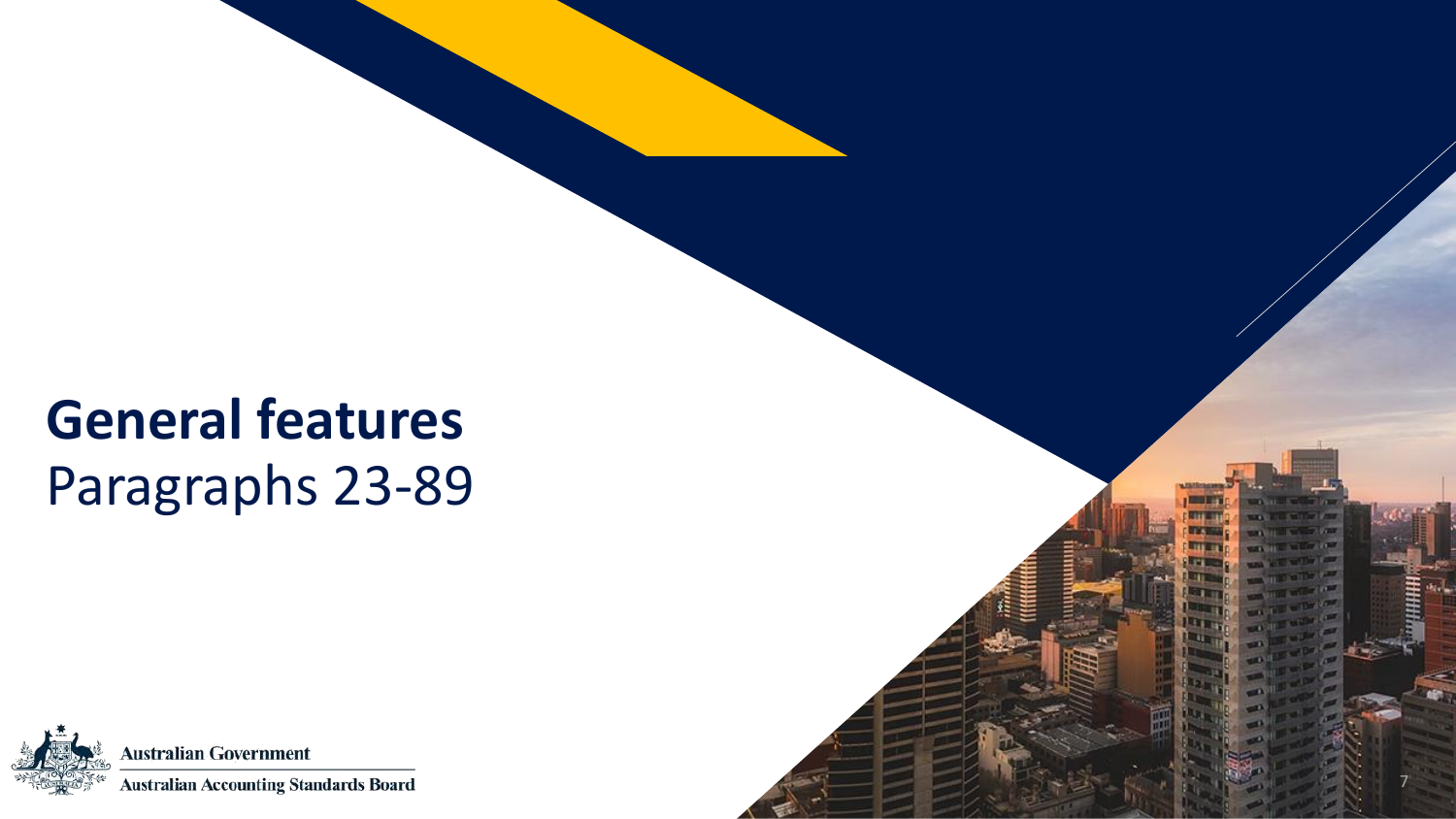# **General features**

### **Consistent with the four thematic areas of the TCFD Recommendations**

#### **Governance**

The objective of sustainability-related financial disclosures on governance is to enable users of general purpose financial reporting to understand the governance processes, controls and procedures used to monitor and manage sustainabilityrelated risks and opportunities.



**Strategy**

strategy is to enable users of general purpose financial reporting to understand the entity's strategy for addressing significant sustainabilityrelated risks and opportunities.

#### **Risk management**

#### The objective of sustainability-related financial disclosures on risk management is to enable users to understand how an entity's existing and emerging sustainabilityrelated risks are identified, assessed, managed and mitigated and whether those processes are integrated into existing risk management processes.

#### **Metrics and targets**

The objective of sustainability-related financial disclosures on metrics and targets is to enable users to understand how an entity measures and monitors its significant sustainability-related financial risks and opportunities.



**Australian Government** 

**Australian Accounting Standards Board**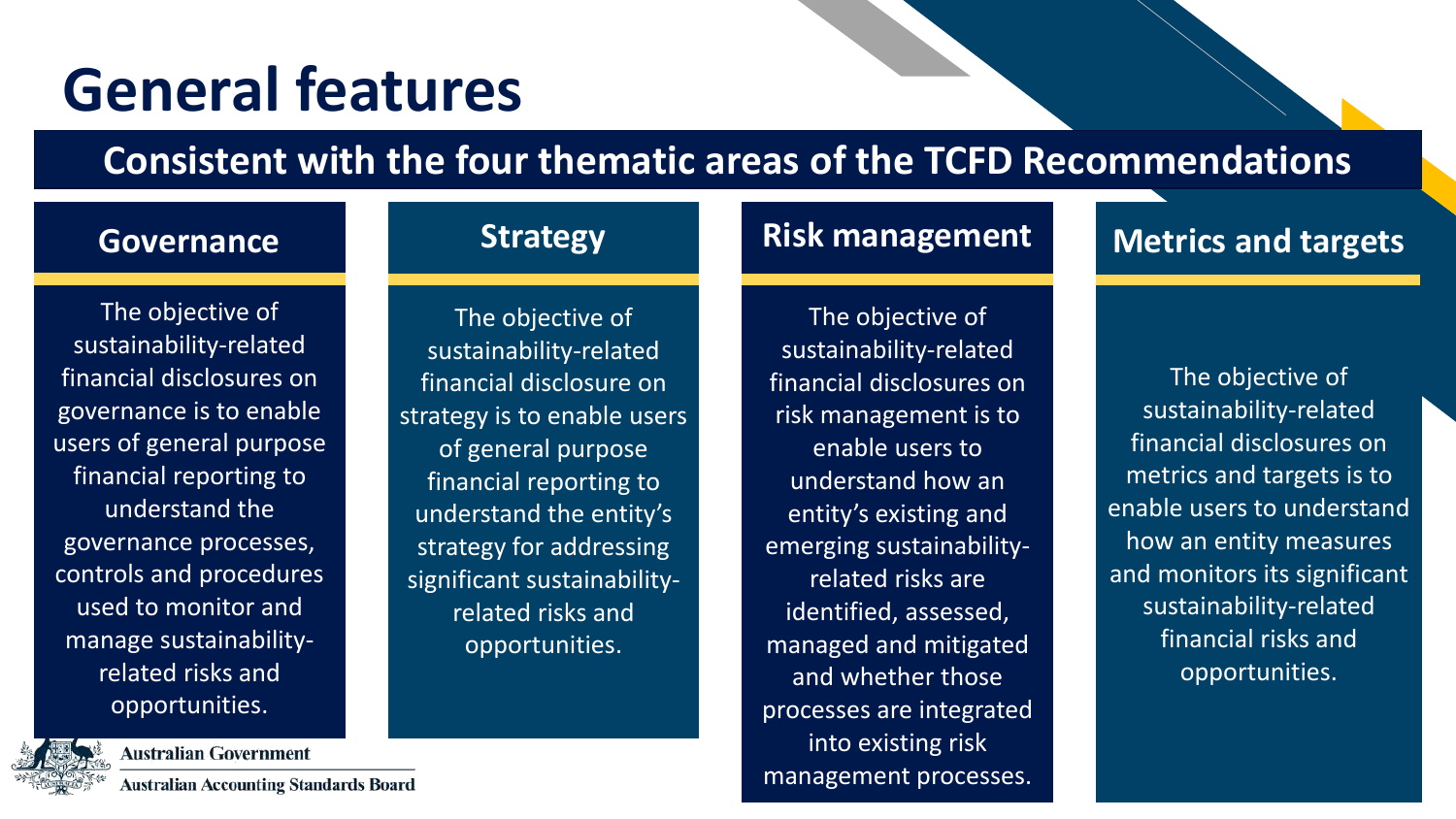### **General features (cont.)**

| <b>Comparative</b><br>information | An entity shall present comparative information regarding the previous period for all<br>amounts including metrics and key performance indicators reported in the current<br>period unless otherwise permitted.<br>An entity shall disclose comparative information that reflects updated estimates.                                                                                                                                                                                                                                                                                                                                                                                                                                                                                       |
|-----------------------------------|--------------------------------------------------------------------------------------------------------------------------------------------------------------------------------------------------------------------------------------------------------------------------------------------------------------------------------------------------------------------------------------------------------------------------------------------------------------------------------------------------------------------------------------------------------------------------------------------------------------------------------------------------------------------------------------------------------------------------------------------------------------------------------------------|
| <b>Frequency of</b><br>reporting  | An entity shall disclose sustainability-related financial disclosures for the same<br>reporting period on which the entity's financial statements are based, and therefore<br>report at least every 12 months and at the same time as those financial statements.                                                                                                                                                                                                                                                                                                                                                                                                                                                                                                                          |
| <b>Reporting channel</b>          | An entity is required to disclose information required by IFRS Sustainability<br>Disclosure Standards as a part of the entity's general purpose financial reporting.<br>Information required by IFRS Sustainability Disclosure Standards may be<br>incorporated by cross-reference from another report that is available to users on<br>the same terms and at the same time as the financial statements, and if including<br>the information in this way rather than directly within the general purpose financial<br>report does not make the general purpose report less clear.<br>Sustainability-related financial disclosures can be included in an entity's<br>management commentary where management commentary forms part of an<br>nt entity's general purpose financial reporting. |

**A**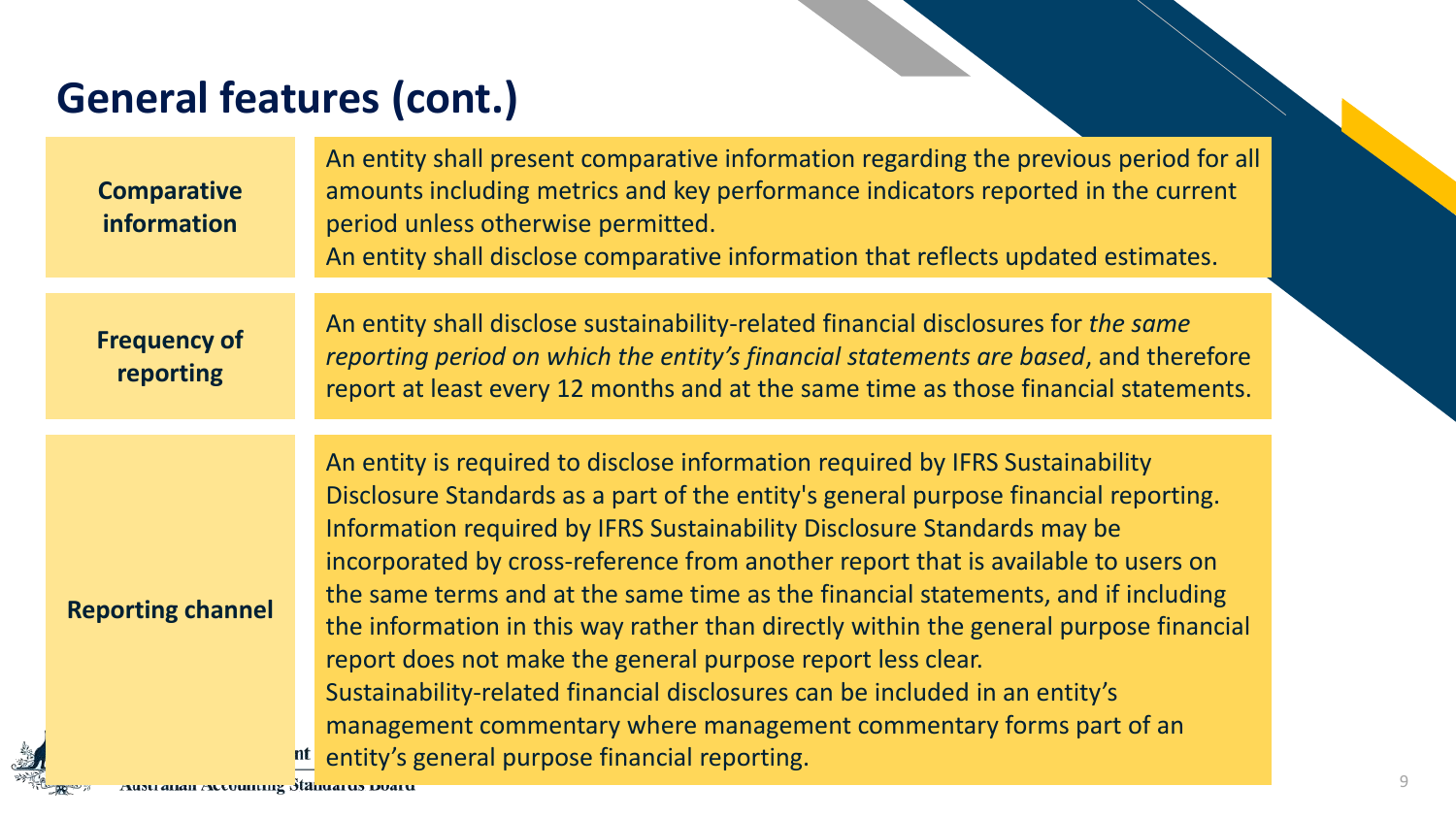### **General features (cont.)**

| <b>Fair presentation</b>          | A complete set of sustainability-related financial disclosures shall present fairly the<br>sustainability-related risks and opportunities to which the entity is exposed. Fair<br>presentation requires the faithful representation of sustainability-related risks and<br>opportunities in accordance with the principles set out in this [draft] Standard / the<br>[Conceptual Framework].                                                                                           |
|-----------------------------------|----------------------------------------------------------------------------------------------------------------------------------------------------------------------------------------------------------------------------------------------------------------------------------------------------------------------------------------------------------------------------------------------------------------------------------------------------------------------------------------|
|                                   |                                                                                                                                                                                                                                                                                                                                                                                                                                                                                        |
| <b>Statement of</b><br>compliance | An entity whose sustainability-related financial disclosures comply with all of the<br>relevant requirements of IFRS Sustainability Disclosure Standards shall include an<br>explicit and unqualified statement of compliance. An entity shall not describe<br>sustainability-related financial disclosures as complying with IFRS Sustainability<br>Disclosure Standards unless they comply with all the relevant requirements of IFRS<br><b>Sustainability Disclosure Standards.</b> |